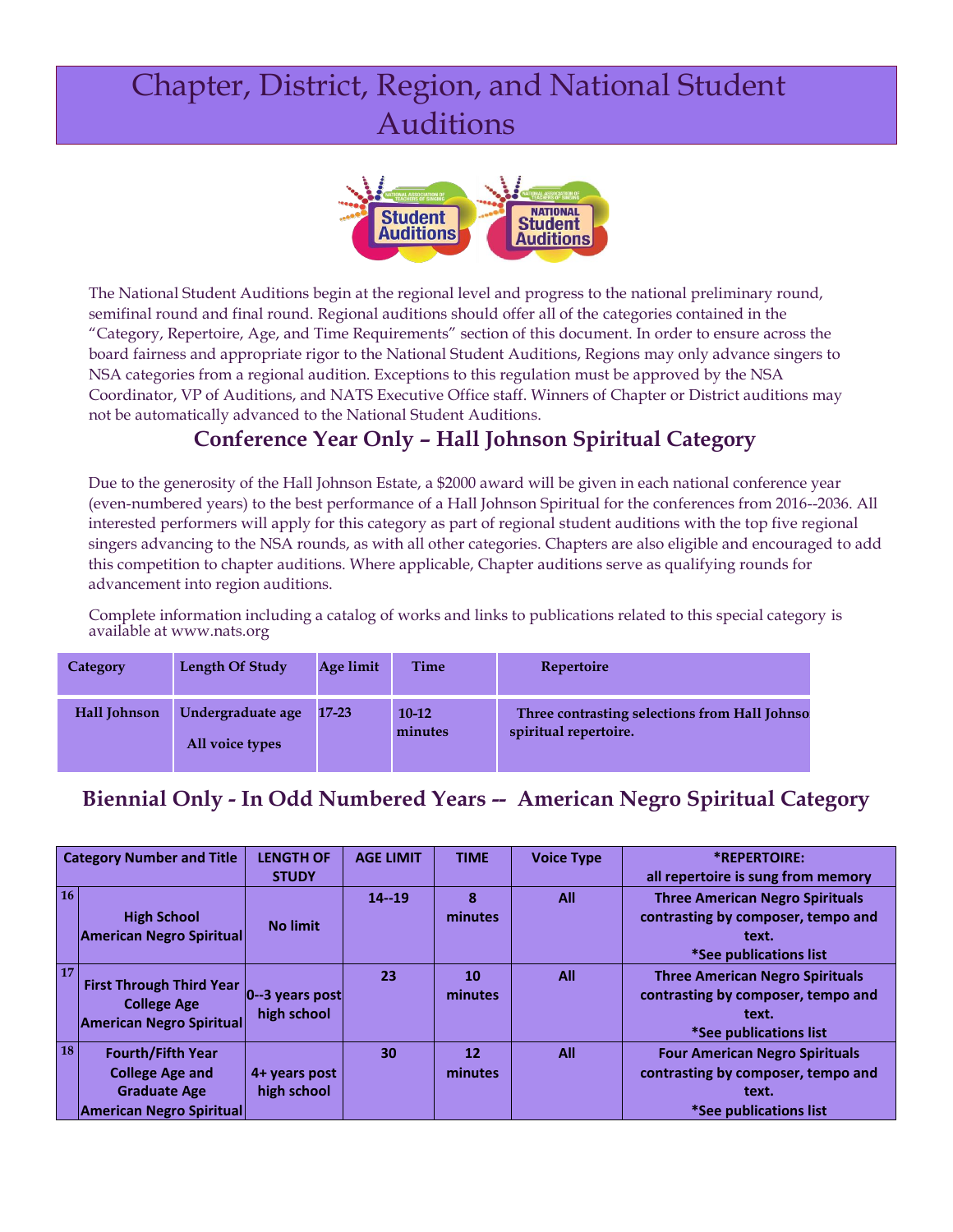|                  | <b>Student Auditions Categories</b><br>Length of Study, Repertoire, Age, and Time Requirements            |                                                   |                                |                      |                                                                                                                                                                                                                                                                                 |  |  |
|------------------|-----------------------------------------------------------------------------------------------------------|---------------------------------------------------|--------------------------------|----------------------|---------------------------------------------------------------------------------------------------------------------------------------------------------------------------------------------------------------------------------------------------------------------------------|--|--|
|                  | *CATEGORY<br>Treble: Soprano, Mezzo-<br>Soprano, Contralto,<br>Countertenor<br>TBB: Tenor, Baritone, Bass | <b>LENGTH OF</b><br><b>STUDY</b>                  | $\mathbf{AGE}$<br><b>LIMIT</b> | ∗<br><b>TIME</b>     | REPERTOIRE: all repertoire is sung from memory                                                                                                                                                                                                                                  |  |  |
| $\mathbf{1}$     | <b>High School</b><br><b>Music Theater</b><br><b>Treble Voice</b>                                         | No limit                                          | $14 - 19$                      | 8<br>minutes         | *Three contrasting music theater selections from musicals<br>(including film musicals), revues, operettas, music theater song<br>cycles or music theater song literature. Only one selection may<br>be chosen from operetta or music theater song literature.                   |  |  |
| $\overline{2}$   | <b>High School</b><br><b>Music Theater</b><br><b>TBB</b> Voice                                            | No limit                                          | $14 - 19$                      | 8<br>minutes         | *Three contrasting music theater selections from musicals<br>(including film musicals), revues, operettas, music theater song<br>cycles or music theater song literature. Only one selection may<br>be chosen from operetta or music theater song literature.                   |  |  |
| 3                | <b>High School</b><br><b>Classical</b><br><b>Treble Voice</b>                                             | No limit                                          | $14 - 19$                      | 8<br>minutes         | *Three contrasting selections from classical repertoire. One art<br>song in English*. One art song in a foreign language. One<br>additional art song or aria.                                                                                                                   |  |  |
| $\overline{4}$   | <b>High School</b><br><b>Classical</b><br><b>TBB Voice</b>                                                | No limit                                          | $14 - 19$                      | 8<br>minutes         | *Three contrasting selections from classical repertoire. One art<br>song in English*. One art song in a foreign language. One<br>additional art song or aria.                                                                                                                   |  |  |
| 5                | Lower<br><b>Music Theater</b><br><b>Treble Voice</b>                                                      | 0--2 post high<br>school                          | 22                             | 10<br>minutes        | Three contrasting music theater selections from musicals<br>(including film musicals), revues, operettas, music theater song<br>cycles or music theater song literature. Only one selection may<br>be chosen from operetta or music theater song literature.                    |  |  |
| $\boldsymbol{6}$ | Lower<br><b>Music Theater</b><br><b>TBB</b> Voice                                                         | 0--2 years post<br>high school                    | 22                             | 10<br>minutes        | Three contrasting music theater selections from musicals<br>(including film musicals), revues, operettas, music theater song<br>cycles or music theater song literature. Only one selection may<br>be chosen from operetta or music theater song literature.                    |  |  |
| $\overline{7}$   | Lower<br><b>Classical</b><br><b>Treble Voice</b>                                                          | 0-2 years post<br>high school                     | 22                             | 10<br>minutes        | Three contrasting selections from classical repertoire. One aria<br>or art song. One art song in English*. One foreign language art<br>song.                                                                                                                                    |  |  |
| 8                | Lower<br><b>Classical</b><br><b>TBB Voice</b>                                                             | 0-2 years post<br>high school                     | 22                             | <b>10</b><br>minutes | Three contrasting selections from classical repertoire. One aria<br>or art song. One art song in English*. One foreign language art<br>song.                                                                                                                                    |  |  |
| 9                | Upper<br><b>Music Theater</b><br><b>Treble Voice</b>                                                      | 3--5 post high<br>school all as<br>undergraduate  | 25                             | <b>12</b><br>minutes | Four contrasting music theater selections from musicals<br>(including film musicals), revues, operettas, music theater song<br>cycles or music theater song literature. Only one selection may<br>be chosen from operetta or music theater song literature.                     |  |  |
| 10               | Upper<br><b>Music Theater</b><br><b>TBB Voice</b>                                                         | 3--5 post high<br>school all as<br>undergraduate  | 25                             | <b>12</b><br>minutes | Four contrasting music theater selections from musicals<br>(including film musicals), revues, operettas, music theater song<br>cycles or music theater song literature. Only one selection may<br>be chosen from operetta <u>or</u> music theater song literature.              |  |  |
| 11               | Upper<br><b>Classical</b><br><b>Treble Voice</b>                                                          | $3-5$ post high<br>school all as<br>undergraduate | 25                             | 12<br>minutes        | Four contrasting selections from classical repertoire. One aria.<br>One art song in English*. One foreign language art song. One<br>additional selection. At least three languages must be<br>represented.                                                                      |  |  |
| <b>12</b>        | Upper<br>Classical<br><b>TBB Voice</b>                                                                    | $3-5$ post high<br>school all as<br>undergraduate | 25                             | 12<br>minutes        | Four contrasting selections from classical repertoire. One aria.<br>One art song in English*. One foreign language art song. One<br>additional selection. At least three languages must be<br>represented.                                                                      |  |  |
| 13               | Advanced<br><b>Classical</b><br><b>Treble Voice</b>                                                       | 4+ post high<br>school                            | $22 - 30$                      | 15<br>minutes        | Five contrasting selections from classical repertoire. One<br>operatic aria. One oratorio/cantata aria. One foreign language<br>art song. One art song in English*. One additional selection<br>from the classical repertoire. At least three languages must be<br>represented. |  |  |
| 14               | <b>Advanced</b><br><b>Classical</b><br><b>TBB Voice</b>                                                   | 4+ post high<br>school                            | $22 - 30$                      | 15<br>minutes        | Five contrasting selections from classical repertoire. One<br>operatic aria. One oratorio/cantata aria. One foreign language<br>art song. One art song in English*. One additional selection<br>from the classical repertoire. At least three languages must be<br>represented. |  |  |

**One art song in English\*. English must be the original language of the art song.**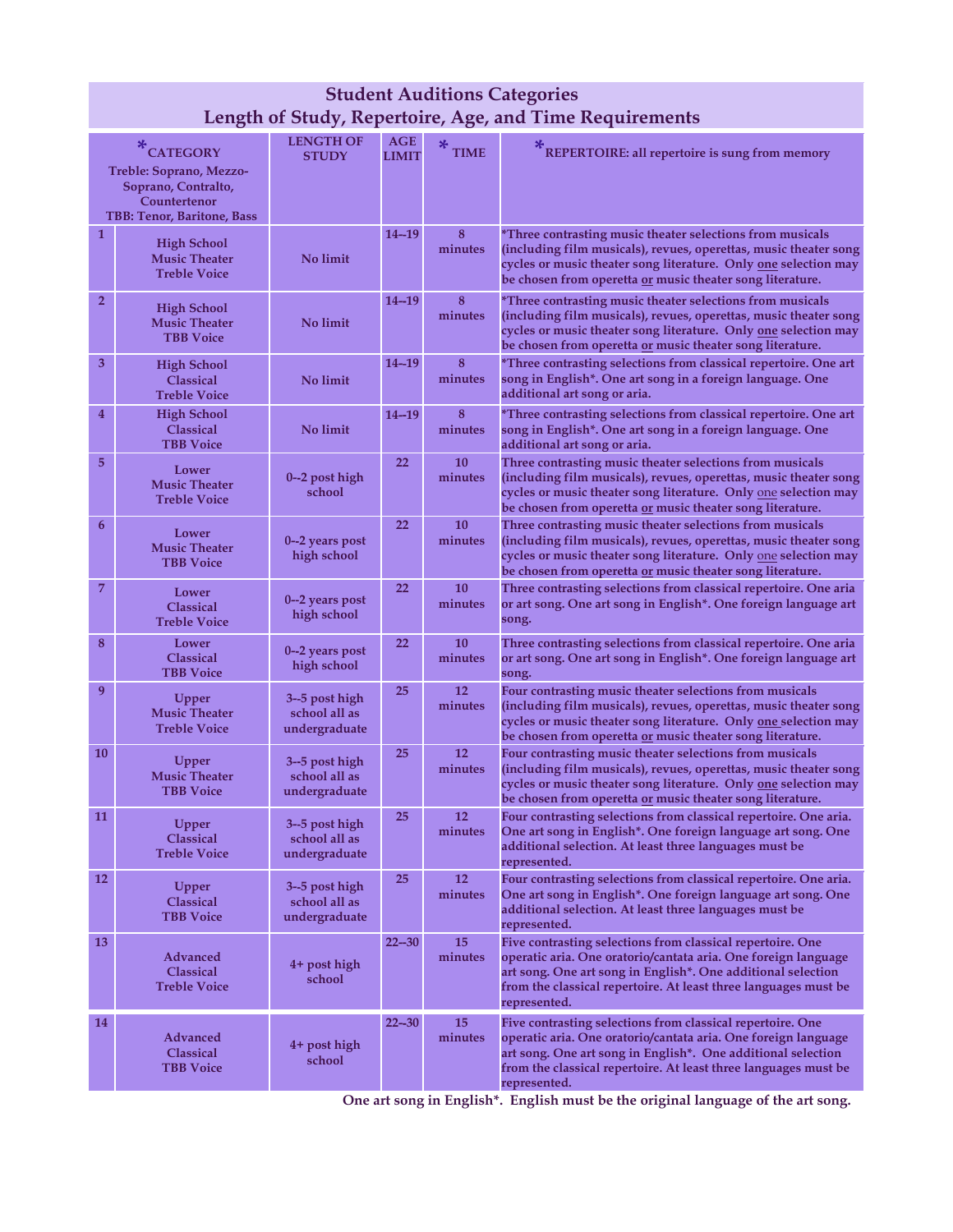## Asterisk Clarifications

| <i><b>*CATEGORY</b></i>                             | All categories are defined by voice type.<br>Treble: Soprano, Mezzo-Soprano, Contralto, Countertenor<br>TBB: Tenor, Baritone, Bass                                                                                                                                                                                                                                                                                                                                                                                                                                                                                                                                                                                                                                                                                                                                                                                                                                                                                                                                                                      |
|-----------------------------------------------------|---------------------------------------------------------------------------------------------------------------------------------------------------------------------------------------------------------------------------------------------------------------------------------------------------------------------------------------------------------------------------------------------------------------------------------------------------------------------------------------------------------------------------------------------------------------------------------------------------------------------------------------------------------------------------------------------------------------------------------------------------------------------------------------------------------------------------------------------------------------------------------------------------------------------------------------------------------------------------------------------------------------------------------------------------------------------------------------------------------|
| *LENGTH OF STUDY                                    | Length of Study in Singer Category Selection for NATS Auditions<br>Voice study with a voice teacher (NATS Member or Non NATS Member) either in an<br>independent studio or collegiate/conservatory program or any combination of them is a<br>determining factor in post high school categories only.<br><b>Post-High School Study:</b><br>Lower: any one or two years of post-high school study; all as undergraduate.<br>Upper: any three to five years of post-high school study; all as undergraduate.<br>Counting years of study begins with the first day of post high school study; meaning we<br>are now in the first year of study. Any reasonable portion of a year would be counted as one<br>year. For example, a student in in an undergraduate program in their fifth semester of voice<br>study is in their third year of study.<br>Each reasonable portion of a year of study counts as a full year, even if the singer stops<br>taking weekly lessons during a portion of that year, unless the singer is ill and unable or<br>forbidden to sing during that time for medical reasons. |
| <b>AGE LIMIT</b>                                    | Age limits are determined at the time of registration for singers in NATS auditions.<br>Singers above the age limit of a category may not compete in that category. If an<br>appropriate category is not available for a singer above the age limit, the singer may<br>sing in that category for comments only. The age and years of study for NSA<br>categories are determined at the regional audition and remain the same during that<br>audition season.                                                                                                                                                                                                                                                                                                                                                                                                                                                                                                                                                                                                                                            |
| <b>*REPERTOIRE</b>                                  | High school age categories and younger in Chapter and District auditions may<br>require two or three selections as best serves the needs and tradition of the Chapter or<br>District. Regional and National Auditions will require three selections from High<br>School Categories.                                                                                                                                                                                                                                                                                                                                                                                                                                                                                                                                                                                                                                                                                                                                                                                                                     |
| <b>Teacher members in NATS</b><br>student auditions | NATS teacher members who meet the requirements of a student audition category---<br>age and years of study--- may enter student auditions through the NATS member<br>with whom they are currently studying, but they may not enter themselves in the<br>audition. If they enter their students in the audition, they must be available to<br>adjudicate a category as well.                                                                                                                                                                                                                                                                                                                                                                                                                                                                                                                                                                                                                                                                                                                             |

#### Site Procedures for a NATS Audition

 Each singer in the same category is allotted the same amount of time to perform. Singers select their first piece to perform and the adjudication panel selects subsequent pieces. Time begins when the singer announces their first piece.

Time continues to run between selections.

 Therefore, in preliminary and semi-final rounds, each adjudication panel chair should expedite a rotation cycle among the panel members for subsequent repertoire selections. Repertoire selections should be made immediately because time continues to run between selections.

During the audition, selections are to be sung in their entirety as prepared by the student, WITHOUT suggested edits from adjudicators. For example:

requesting a singer start at the B section or suggesting a student skip a prepared recitative and start with the aria or stopping a student in the middle of a piece to move on to the next piece

 Repertoire is heard as the time allotment allows. It is possible that not all repertoire will be heard, and/or that the time allotment will end in the middle of a selection. Singers should be made aware of this possibility by their teachers.

The audition is completed when the adjudication panel or the timer calls/signals "stop".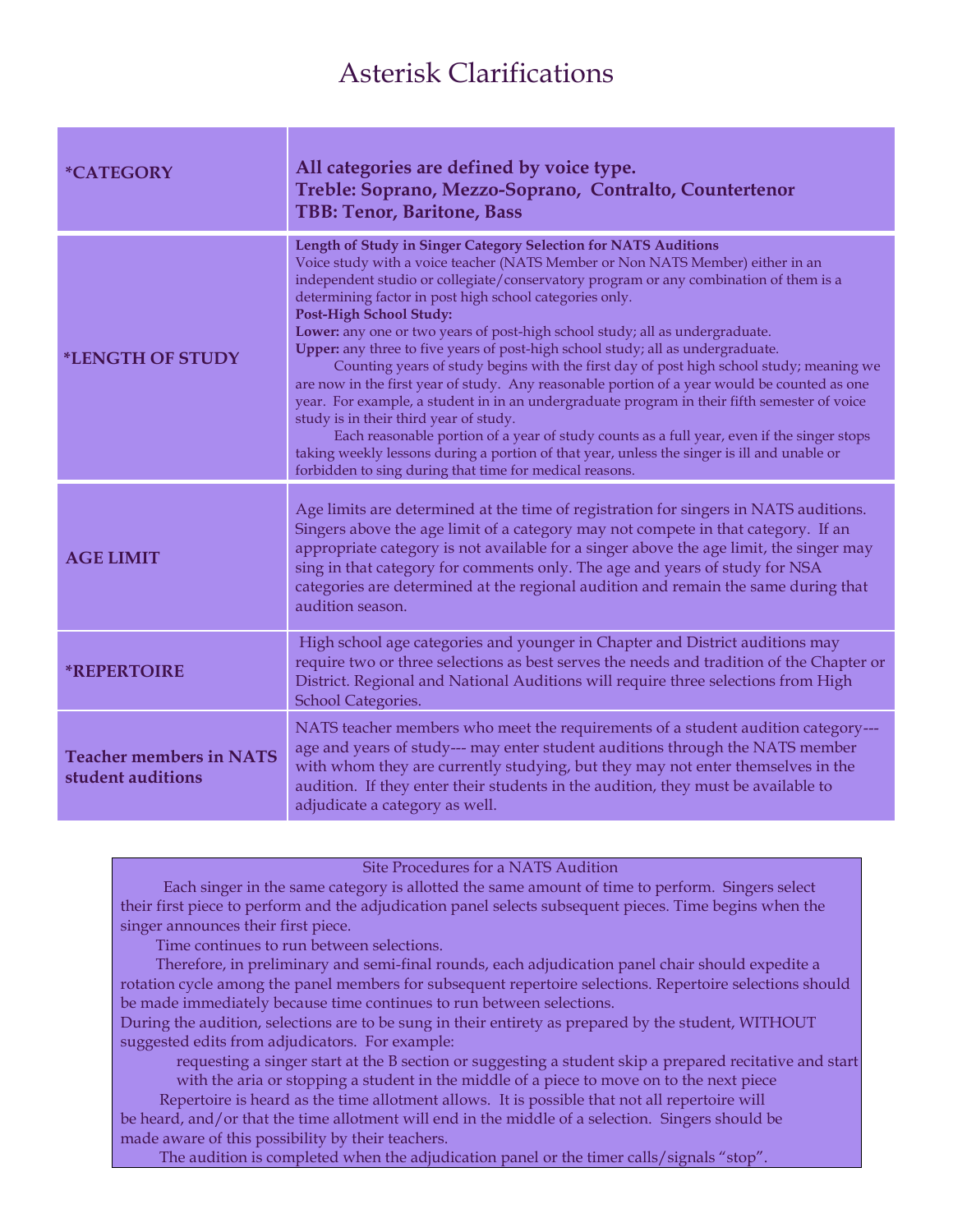# **Classical Audition Terminology**

| Aria                                           | An aria is a solo taken from an opera, oratorio, mass, cantata, zarzuela,<br>operetta, or works titled "concert aria". Oxford Online definitions will<br>be used for the purposes of this audition. For example, Purcell's<br>selections from the semi-- operas and masques are considered songs.                                                                                                                                                                                                                        |
|------------------------------------------------|--------------------------------------------------------------------------------------------------------------------------------------------------------------------------------------------------------------------------------------------------------------------------------------------------------------------------------------------------------------------------------------------------------------------------------------------------------------------------------------------------------------------------|
| 24/26/28 Italian Art<br><b>Songs and Arias</b> | The repertoire found in the 24/26/28 Italian Art Songs and Arias<br>collections may be counted as an aria or an art song in the high school<br>and lower college classical categories. For the singers in the upper<br>college categories and beyond, these pieces may count as an art song<br>ONLY, regardless of origin. Any repertoire found outside of these<br>collections will be considered only as the composer intended, as an art<br>song OR aria.                                                             |
| Memorization                                   | All repertoire, including oratorio, must be sung from memory.                                                                                                                                                                                                                                                                                                                                                                                                                                                            |
| <b>Original Languages</b>                      | Selections should be sung in original language or in translation if<br>warranted by common performance practice.                                                                                                                                                                                                                                                                                                                                                                                                         |
| <b>Transposition</b>                           | All arias from opera, oratorio, mass, cantata, operetta, works titled<br>"concert aria," or music theater selections must be sung in the original<br>or standard published key.                                                                                                                                                                                                                                                                                                                                          |
| Art song in English                            | English must be the original language of the art song.                                                                                                                                                                                                                                                                                                                                                                                                                                                                   |
| <b>Repertoire/Categories</b>                   | The word "classical" in this context refers to art songs and arias from<br>the "classical" genre, not limited to the "Classical" period of Mozart and<br>Haydn. In other words, no music theater, pop, soul, jazz, rhythm and<br>blues, etc. Published arrangements of folk songs, spirituals, and<br>traditional hymn tunes in English are widely accepted as a part of the<br>classical genre. Students in classical categories may present one<br>selection of this type to fulfill the English art song requirement. |
| <b>Judicious Cuts</b>                          | Piano introductions, piano interludes, piano music after the vocal solo is<br>completed, and internal cuts of opera arias and music theater selections<br>are allowed as in common performance practice. Cuts of verse or verses<br>of selections are not allowed. In the case of strophic pieces, all verses<br>should remain that are traditionally included.                                                                                                                                                          |
| <b>Comment Only</b>                            | Any student may register to sing for comments only and participate in<br>the preliminary audition round.                                                                                                                                                                                                                                                                                                                                                                                                                 |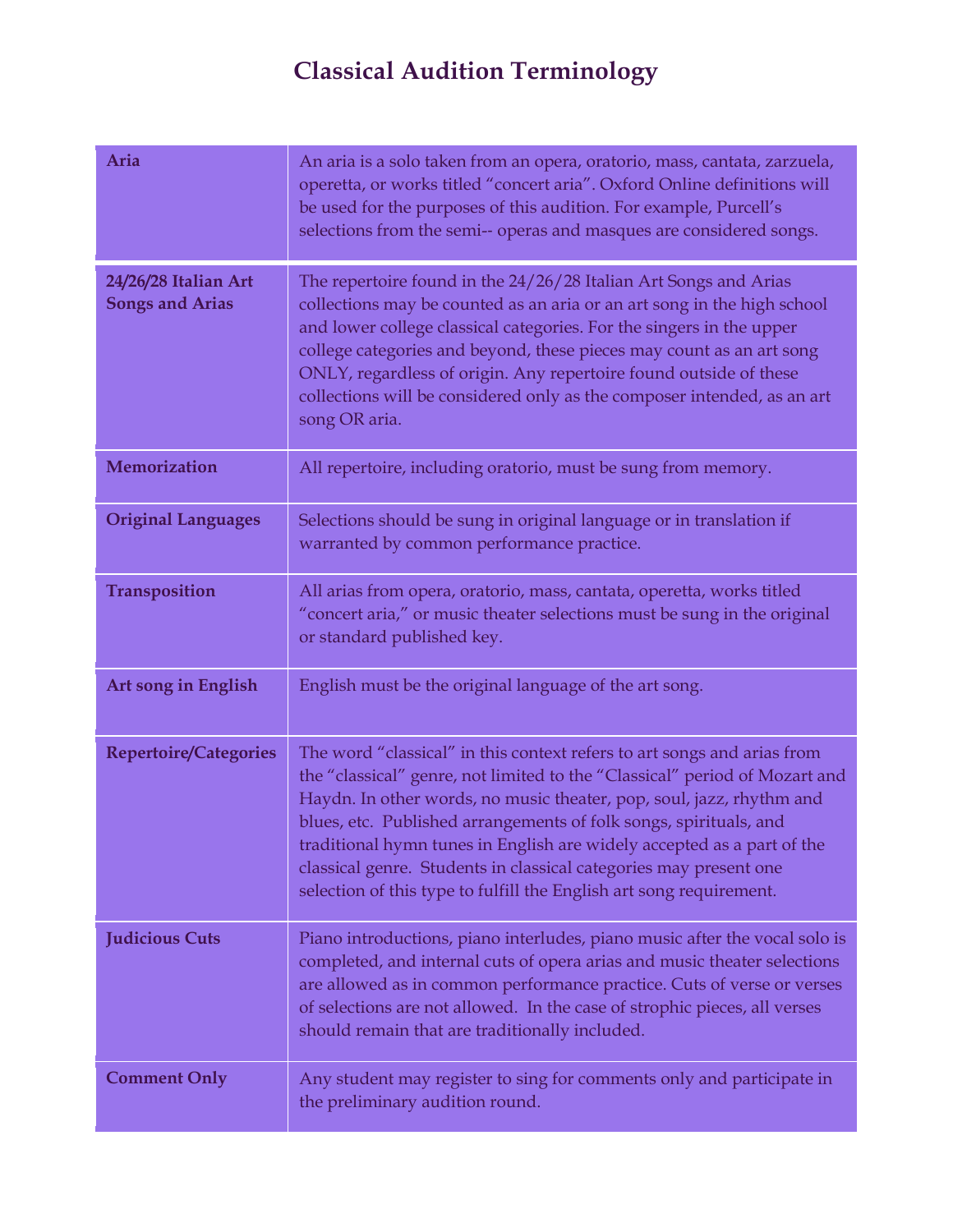# **Music Theater Audition Terminology**

| Memorization                              | All repertoire must be sung from memory.                                                                                                                                                                                                                                                                                                                                                               |
|-------------------------------------------|--------------------------------------------------------------------------------------------------------------------------------------------------------------------------------------------------------------------------------------------------------------------------------------------------------------------------------------------------------------------------------------------------------|
| Original<br><b>Languages</b>              | Selections must be sung in original language or in translation<br>if warranted by common performance practice.                                                                                                                                                                                                                                                                                         |
| <b>Transposition</b>                      | Music Theater selections in college categories and older must<br>be sung in the original or standard published key. High<br>school singers and younger may use published transposed<br>keys to accommodate voice change issues only. Any<br>published transposition must retain the composer's intention<br>and style of music, and preserve the character being portrayed<br>in the story and lyrics. |
| <b>Judicious Cuts</b>                     | Piano introductions, piano interludes, piano music after the<br>vocal solo is completed, and internal cuts of music theater<br>selections are allowed as in common performance practice.<br>Cuts of verse or verses of selections are not allowed. In the<br>case of strophic pieces, all verses should remain that are<br>traditionally included.                                                     |
| <b>Music Theater</b><br><b>Selections</b> | Repertoire is chosen from musicals (including film musicals), revues,<br>operettas or music theater song cycles all of which are written or intended<br>for a fully realized musical production; and music theater song literature.<br>Only one of the required selections may be chosen from operetta or music<br>theater song literature.                                                            |
| <b>Fully Realized</b><br>Production       | A fully realized production includes blocking/acting, dance, costumes, sets,<br>pit orchestra or piano, lighting, sound, or a combination of the<br>aforementioned elements.                                                                                                                                                                                                                           |
| <b>Revues</b>                             | Revues should thread back to the original production.                                                                                                                                                                                                                                                                                                                                                  |
| <b>Music Theater</b><br><b>Styles</b>     | Repertoire should ensure that selections represent the spectrum of their<br>vocal and dramatic abilities. This should be exhibited by selecting pieces of<br>varying style periods: pop/rock, contemporary, and golden age, employing a<br>multiplicity of vocal styles (belt, mix, legit).                                                                                                            |
| <b>Comment Only</b>                       | Any student may register to sing for comments only and<br>participate in the preliminary audition round.                                                                                                                                                                                                                                                                                               |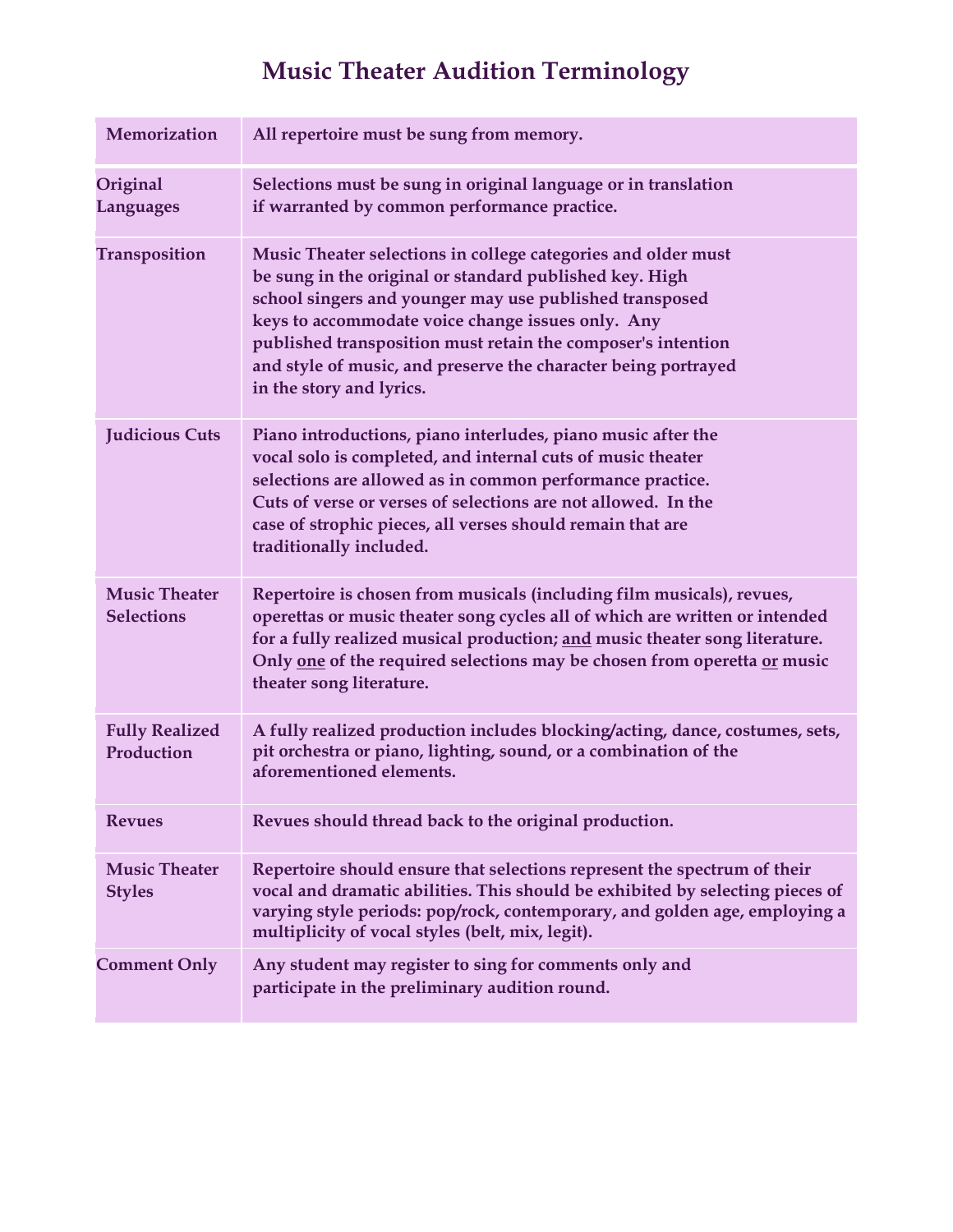### **Subcategories for Chapter, District, and Region Auditions**

| <b>Number</b>  | <b>Category</b>                                                                                                                                                                                                                           | <b>Length of Study</b>                                   | Age<br>Range/Limit          | <b>Time</b>      |
|----------------|-------------------------------------------------------------------------------------------------------------------------------------------------------------------------------------------------------------------------------------------|----------------------------------------------------------|-----------------------------|------------------|
| 1A             | <b>Lower High School Music Theater</b><br><b>Treble Voice</b>                                                                                                                                                                             | No limit--- all HS                                       | 14---16 9th and 10th Grade  | 8---10 minutes   |
| 2A             | <b>Lower High School Music Theater</b><br><b>TBB</b>                                                                                                                                                                                      | No limit--- all HS                                       | 14---16 9th and 10th Grade  | 8---10 minutes   |
| 1B             | <b>Upper High School Music Theater</b><br><b>Treble Voice</b>                                                                                                                                                                             | No limit--- all HS                                       | 16---19 11th and 12th Grade | 8---10 minutes   |
| 2B             | <b>Upper High School Music Theater</b><br><b>TBB</b>                                                                                                                                                                                      | No limit--- all HS                                       | 16---19 11th and 12th Grade | 8---10 minutes   |
| 3A             | <b>Lower High School Classical</b><br><b>Treble Voice</b>                                                                                                                                                                                 | No limit--- all HS                                       | 14---16 9th and 10th Grade  | 8---10 minutes   |
| 4A             | <b>Lower High School Classical</b><br><b>TBB</b>                                                                                                                                                                                          | No limit--- all HS                                       | 14---16 9th and 10th Grade  | 8---10 minutes   |
| 3B             | <b>Upper High School Classical</b><br><b>Treble Voice</b>                                                                                                                                                                                 | No limit--- all HS                                       | 16---19 11th and 12th Grade | $8 - 10$ minutes |
| 4B             | <b>Upper High School Classical</b><br><b>TBB</b>                                                                                                                                                                                          | No limit--- all HS                                       | 16---19 11th and 12th Grade | 8---10 minutes   |
| 5A             | <b>First Year Music Theater</b><br><b>Treble Voice</b>                                                                                                                                                                                    | 1 year post high school                                  | 20                          | 10 minutes       |
| 6 A            | <b>First Year Music Theater</b><br><b>TBB</b>                                                                                                                                                                                             | 1 year post high school                                  | 20                          | 10 minutes       |
| 7 A            | <b>First Year Classical</b><br><b>Treble Voice</b>                                                                                                                                                                                        | 1 year post high school                                  | 20                          | 10 minutes       |
| 8A             | <b>First Year Classical</b><br><b>TBB</b>                                                                                                                                                                                                 | 1 year post high school                                  | 20                          | 10 minutes       |
| 5 B            | <b>Second Year Music Theater</b><br><b>Treble Voice</b>                                                                                                                                                                                   | 2 years post high school                                 | 22                          | 10 minutes       |
| 6 B            | <b>Second Year Music Theater</b><br><b>TBB</b>                                                                                                                                                                                            | 2 years post high school                                 | 22                          | 10 minutes       |
| 7 B            | <b>Second Year Classical</b><br><b>Treble Voice</b>                                                                                                                                                                                       | 2 years post high school                                 | 22                          | 10 minutes       |
| 8B             | <b>Second Year Classical</b><br><b>TBB</b>                                                                                                                                                                                                | 2 years post high school                                 | 22                          | 10 minutes       |
| <b>9 A</b>     | <b>Third Year Music Theater</b><br><b>Treble Voice</b>                                                                                                                                                                                    | 3 years post high school                                 | 23                          | 12 minutes       |
| 10A            | <b>Third Year Music Theater</b><br><b>TBB</b>                                                                                                                                                                                             | 3 years post high school                                 | 23                          | 12 minutes       |
| 11A            | <b>Third Year Classical</b><br><b>Treble Voice</b>                                                                                                                                                                                        | 3 years post high school                                 | 23                          | 12 minutes       |
| 12A            | <b>Third Year Classical</b><br><b>TBB</b>                                                                                                                                                                                                 | 3 years post high school                                 | 23                          | 12 minutes       |
| 9 <sub>B</sub> | <b>Fourth/Fifth Year Music Theater</b><br><b>Treble Voice</b>                                                                                                                                                                             | 4-5 years post high<br>school                            | 25                          | 12 minutes       |
| 10B            | Fourth/Fifth Year Music Theater                                                                                                                                                                                                           | (all as under graduate)<br>4-5 years post high           | 25                          | 12 minutes       |
|                | <b>TBB</b>                                                                                                                                                                                                                                | school<br>(all as under graduate)                        |                             |                  |
| 11B            | <b>Fourth/Fifth Year Classical</b><br><b>Treble Voice</b>                                                                                                                                                                                 | 4-5 years post high<br>school                            | 25                          | 12 minutes       |
|                |                                                                                                                                                                                                                                           | (all as under graduate)                                  |                             |                  |
| 12B            | Fourth/Fifth Year Classical<br><b>TBB</b>                                                                                                                                                                                                 | 4-5 years post high<br>school<br>(all as under graduate) | 25                          | 12 minutes       |
| 13A            | <b>Lower Advanced Classical</b><br><b>Treble Voice</b>                                                                                                                                                                                    | 4-7 years post high<br>school                            | $22 - 26$                   | 15 minutes       |
|                |                                                                                                                                                                                                                                           |                                                          |                             |                  |
| 14 A           | <b>Lower Advanced Classical</b><br><b>TBB</b>                                                                                                                                                                                             | 4-7 years post high<br>school                            | $22 - 26$                   | 15 minutes       |
| 13B            | <b>Upper Advanced Classical</b><br><b>Treble Voice</b>                                                                                                                                                                                    | 7+ years post high school                                | $25 - 30$                   | 15 minutes       |
| 14 B           | <b>Upper Advanced Classical</b><br><b>TBB</b>                                                                                                                                                                                             | 7+ post high school                                      | $25 - 30$                   | 15 minutes       |
|                | Chapters, Districts, and Regions may subdivide the categories above in the following ways. Repertoire and time limits must remain the<br>same. Categories can be divided again because of high numbers of students as IA---1, IA---2 etc. |                                                          |                             |                  |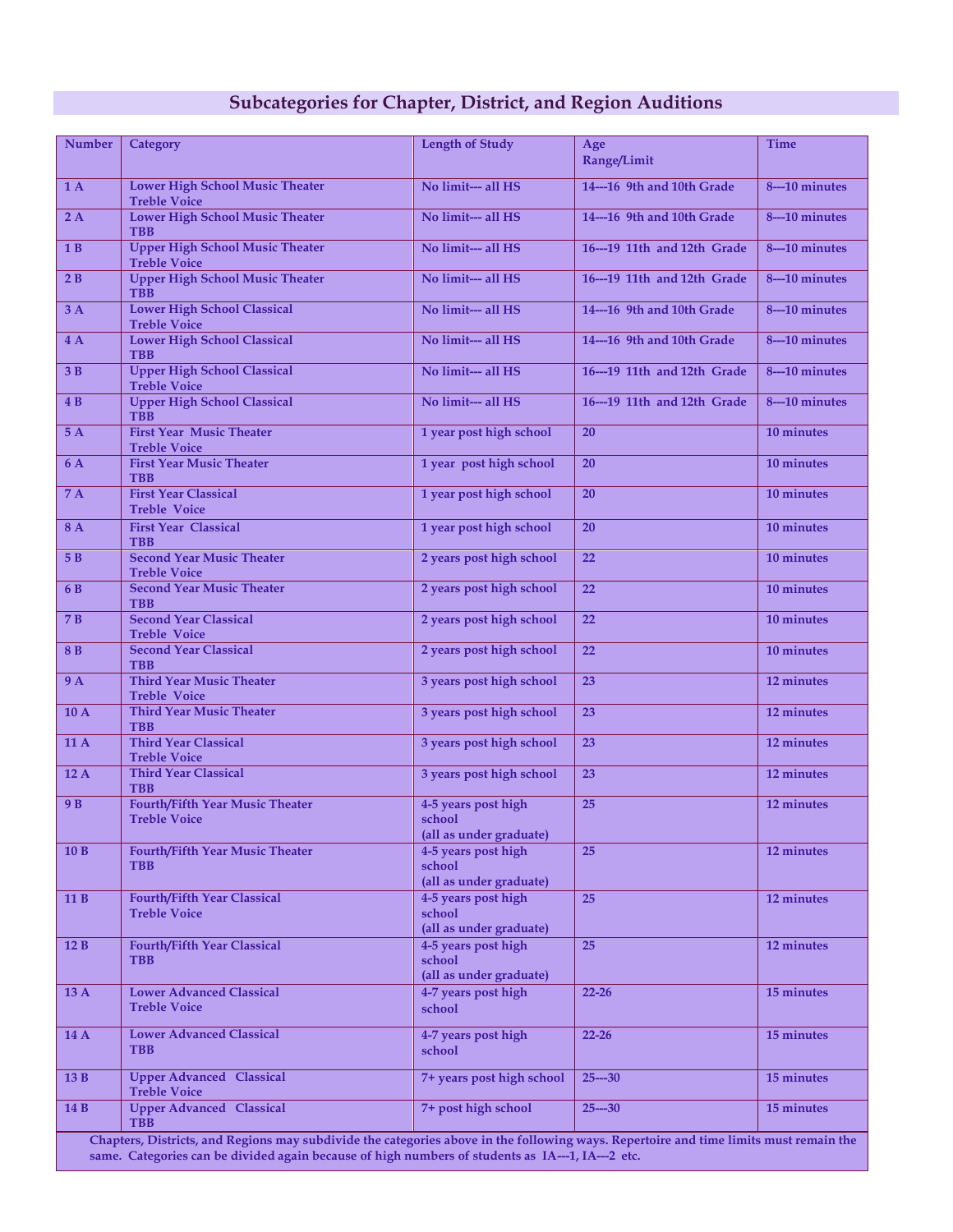### **American Negro Spirituals Category – Biennial Audition Category**

The American Negro Spirituals Category will be added to regularly scheduled regional student auditions with the top five regional winners advancing to the NSA rounds, as with all other categories. Chapters are also eligible and encouraged to add this competition to chapter auditions. Where applicable, Chapter auditions serve as qualifying rounds for advancement into region auditions. The American Spiritual Category will alternate with the Hall Johnson Spiritual Category nationally, with the Hall Johnson Category offered in even numbered years.

| <b>Category Number and Title</b> |                                                                                                                              | <b>LENGTH OF</b><br><b>STUDY</b> | <b>AGE LIMIT</b> | <b>TIME</b>   | <b>Voice Type</b> | *REPERTOIRE:<br>all repertoire is sung from memory                                                              |
|----------------------------------|------------------------------------------------------------------------------------------------------------------------------|----------------------------------|------------------|---------------|-------------------|-----------------------------------------------------------------------------------------------------------------|
| <b>16</b>                        | <b>High School</b><br><b>American Negro Spiritual</b>                                                                        | <b>No limit</b>                  | $14 - 19$        | 8<br>minutes  | <b>All</b>        | <b>Three American Negro Spirituals</b><br>contrasting by composer, tempo and<br>text.<br>*See publications list |
| <b>17</b>                        | <b>First Through Third Year <math>\vert_{0-3}</math> years post</b><br><b>College Age</b><br><b>American Negro Spiritual</b> | high school                      | 23               | 10<br>minutes | <b>All</b>        | <b>Three American Negro Spirituals</b><br>contrasting by composer, tempo and<br>text.<br>*See publications list |
| <b>18</b>                        | <b>Fourth/Fifth Year College</b><br><b>Age and Graduate Age</b><br><b>American Negro Spiritual</b>                           | 4+ years post<br>high school     | 30               | 12<br>minutes | <b>All</b>        | <b>Four American Negro Spirituals</b><br>contrasting by composer, tempo and<br>text.<br>*See publications list  |

\*Authorized scores of repertoire not found on the publications list, can be vetted/approved by contacting one of the following NATS members:

Alexis Davis-Hazell [adavishazell@ua.edu](mailto:adavishazell@ua.edu)

Barbara Hill-Moore [bhmoore@mail.smu.edu](mailto:bhmoore@mail.smu.edu)

Everett McCorvey [everett.mccorvey@uky.edu](mailto:everett.mccorvey@uky.edu)

Marcia Porter [MPorter@admin.fsu.edu](mailto:MPorter@admin.fsu.edu)

#### **American Negro Spiritual Audition Terminology**

| <b>Spiritual Definition</b>                  | Arrangements in classical style of the North American<br>Negro Spirituals, by composers similar to the style of<br>Hall Johnson, R. Nathaniel Dett, Florence Price, Moses<br>Hogan, Edward Boatner, Undine Smith Moore, James<br>Weldon and J. Rosamond Johnson, Margaret Bonds<br>and others. The classical style excludes Gospel, Blues<br>and Jazz music. More extensive definition in NATS |
|----------------------------------------------|------------------------------------------------------------------------------------------------------------------------------------------------------------------------------------------------------------------------------------------------------------------------------------------------------------------------------------------------------------------------------------------------|
|                                              | <b>FAQ-Student Auditions</b>                                                                                                                                                                                                                                                                                                                                                                   |
| Memorization                                 | All repertoire must be sung from memory.                                                                                                                                                                                                                                                                                                                                                       |
| <b>Diction</b>                               | Because of the idiomatic nature of the spiritual,<br>diction restrictions will be relaxed and standard<br>English pronunciations may be observed. ("de" or<br>"duh" may be replaced with "the" for instance).                                                                                                                                                                                  |
| Transposition                                | Published transpositions consistent with the NATS<br>Copyright Policy are allowed.                                                                                                                                                                                                                                                                                                             |
| Spirituals in English                        | English must be the original language of the selection.                                                                                                                                                                                                                                                                                                                                        |
| <b>Spiritual Classical Performance Style</b> | The word "classical" in this context refers to singing<br>spirituals in the classical style with only mild                                                                                                                                                                                                                                                                                     |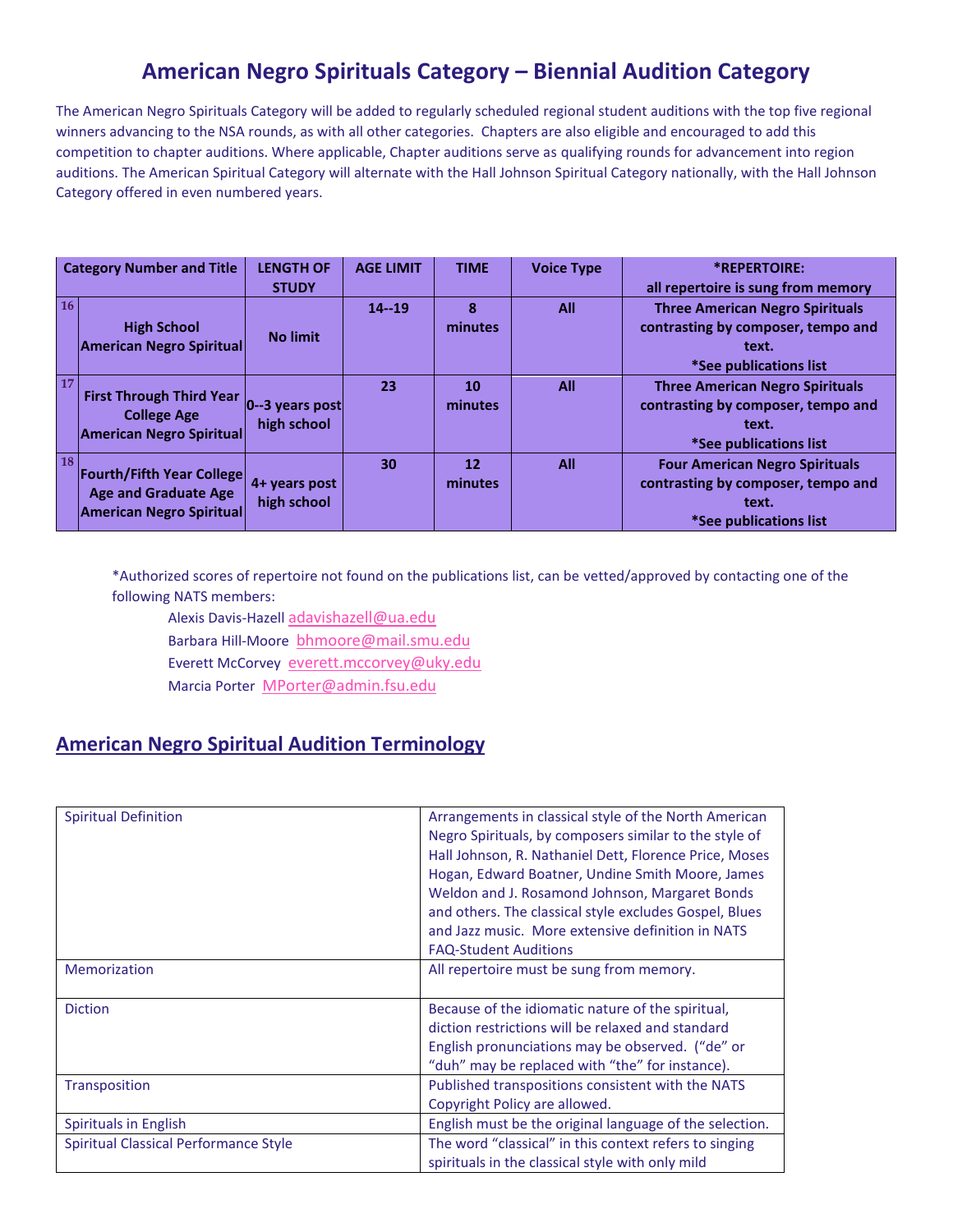|                       | deviations and interpolation to what is written in the<br>music and without music theater, pop, gospel,<br>contemporary Christian, soul, jazz, rhythm and blues<br>expressions or vocal technique. See the NATS FAQ-<br>Student Auditions for the difference between<br>Spirituals and Gospel Songs                                                 |
|-----------------------|-----------------------------------------------------------------------------------------------------------------------------------------------------------------------------------------------------------------------------------------------------------------------------------------------------------------------------------------------------|
| <b>Judicious Cuts</b> | Piano introductions, piano interludes, piano music<br>after the vocal solo is completed, and internal cuts of<br>spiritual selections are allowed as in common<br>performance practice. Cuts of a verse or verses of<br>selections are not allowed. In the case of strophic<br>pieces, all verses should remain that are traditionally<br>included. |
| <b>Comment Only</b>   | Any student may register to sing for comments only<br>and participate in the preliminary audition round.                                                                                                                                                                                                                                            |

#### For NSA Student Auditions NATS Web Site FAQ

#### What is the NATS' Definition and Terminology of American Negro Spirituals?

The American Negro Spirituals are the folk songs created by the enslaved Africans after their arrival in North America between 1619 and 1860. Although slavery ended with Abraham Lincoln signing the Emancipation Proclamation, which went into effect January 1, 1863, the enslaved people in Texas did not receive the notice until June 19, 1865, hence the Juneteeth Celebration.

The songs created and sung by enslaved women, men and children were born in North America and recant with dignity, resolve and sometimes joy, their stories of life, death, faith, hope, escape, and survival. These melodies and stories have been passed down orally from generation to generation in the plantation fields, in churches and in camp meetings and have presently taken their places on concert hall stages and recital series around the world.

Although most of the composers of the spirituals we now sing are unknown, the melodies and lyrics have been arranged by hundreds of arrangers in many different styles. The spirituals approved for performance in NATS auditions are the classical arrangements of the North American Negro Spirituals and arranged by classical North American composers. The terminology for singing in the American Negro Spiritual category is outlined and defined in the classical Audition Terminology.

While the American Negro Spirituals' geneses are of and by African Americans, they tell the stories in music of the history of our country. NATS encourages all singers to explore, study and perform these beautiful songs.

#### What is the difference between a Spiritual and a Gospel selection?

The American Negro Spirituals category is only for classical renditions of American Negro Spirituals in the classical art song tradition. Gospel, Contemporary Christian, Jazz and Blues selections are not allowed in this category. In addition, student should sing what is written in the particular arrangement they are using, with only mild deviations and interpolation to what is written in the music. The goal is to celebrate the music and the meaning of the text and not to focus on interpolated histrionics not written in the music. For a more in-depth discussion of the Gospel music, please see the Oxford Online definitions of Gospel music, please refer to the Oxford Online Dictionary entry on Gospel music (37.2.5).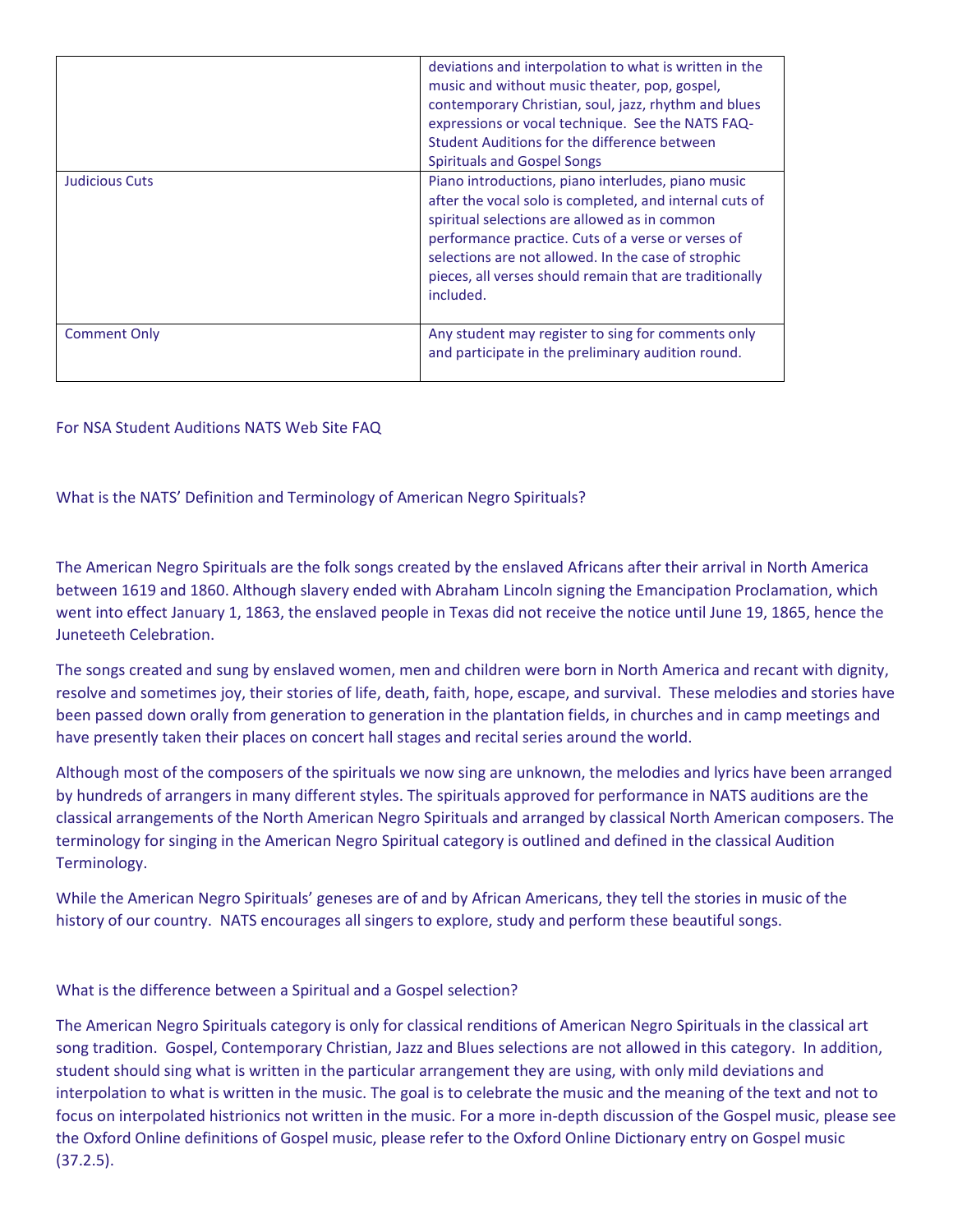## **Region and District and Chapter Subdivided Category Numbering System**

| <b>Number</b> | <b>High School</b><br><b>Categories</b>                                           | <b>Number</b> | <b>Lower Post High</b><br><b>School Categories</b>                | <b>Number</b> | <b>Upper Post High</b><br><b>School Categories</b>                  | <b>Number</b> | <b>Upper Advanced</b><br><b>Categories</b>                       |
|---------------|-----------------------------------------------------------------------------------|---------------|-------------------------------------------------------------------|---------------|---------------------------------------------------------------------|---------------|------------------------------------------------------------------|
| 1A            | <b>Lower High</b><br><b>School Music</b><br><b>Theater</b><br><b>Treble Voice</b> | 5A            | <b>First Year</b><br><b>Music Theater</b><br><b>Treble Voice</b>  | <b>9A</b>     | <b>Third Year</b><br><b>Music Theater</b><br><b>Treble Voice</b>    | 13A           | <b>Lower Advanced</b><br><b>Classical</b><br><b>Treble Voice</b> |
| 2A            | <b>Lower High</b><br><b>School Music</b><br><b>Theater</b><br><b>TBB</b>          | 6A            | <b>First Year</b><br><b>Music Theater</b><br><b>TBB</b>           | <b>10A</b>    | <b>Third Year</b><br><b>Music Theater</b><br><b>TBB</b>             | <b>14A</b>    | <b>Lower Advanced</b><br><b>Classical</b><br><b>TBB</b>          |
| 1B            | <b>Upper High</b><br><b>School Music</b><br><b>Theater</b><br><b>Treble Voice</b> | 5B            | <b>Second Year</b><br><b>Music Theater</b><br><b>Treble Voice</b> | <b>9B</b>     | <b>Fourth/Fifth</b><br><b>Music Theater</b><br><b>Treble Voice</b>  | 13B           | <b>Upper Advanced</b><br><b>Classical</b><br><b>Treble Voice</b> |
| 2B            | <b>Upper High</b><br><b>School Music</b><br><b>Theater</b><br><b>TBB</b>          | 6B            | <b>Second Year</b><br><b>Music Theater</b><br><b>TBB</b>          | 10B           | <b>Fourth/Fifth Year</b><br><b>Music Theater</b><br><b>TBB</b>      | <b>14B</b>    | <b>Upper Advanced</b><br><b>Classical</b><br><b>TBB</b>          |
| 3A            | <b>Lower High</b><br><b>School Classical</b><br><b>Treble Voice</b>               | 7A            | <b>First Year</b><br><b>Classical</b><br><b>Treble Voice</b>      | <b>11A</b>    | <b>Third Year</b><br><b>Classical</b><br><b>Treble Voice</b>        |               |                                                                  |
| 4A            | <b>Lower High</b><br><b>School Classical</b><br><b>TBB</b>                        | <b>8A</b>     | <b>First Year</b><br><b>Classical</b><br><b>TBB</b>               | 12A           | <b>Third Year</b><br><b>Classical</b><br><b>TBB</b>                 |               |                                                                  |
| 3B            | <b>Upper High</b><br><b>School Classical</b><br><b>Treble Voice</b>               | 7B            | <b>Second Year</b><br><b>Classical</b><br><b>Treble Voice</b>     | 11B           | <b>Fourth/Fifth Year</b><br><b>Classical</b><br><b>Treble Voice</b> |               |                                                                  |
| 4B            | <b>Upper High</b><br><b>School Classical</b><br><b>TBB</b>                        | <b>8B</b>     | <b>Second Year</b><br><b>Classical</b><br><b>TBB</b>              | 12B           | <b>Fourth/Fifth Year</b><br><b>Classical</b><br><b>TBB</b>          |               |                                                                  |

**Categories can be divided again because of high numbers of students as IA---1, IA---2 etc.**